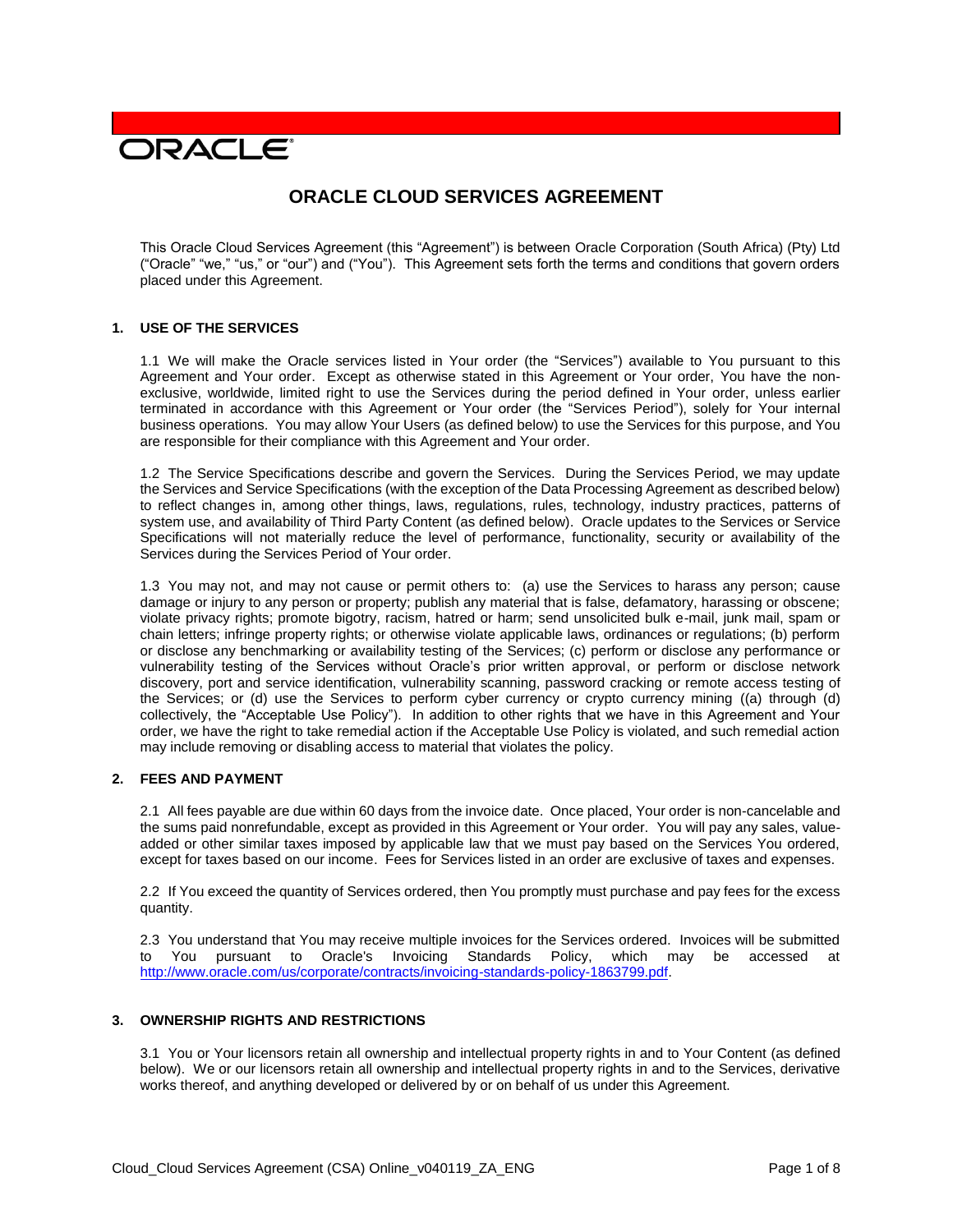3.2 You may have access to Third Party Content through use of the Services. Unless otherwise stated in Your order, all ownership and intellectual property rights in and to Third Party Content and the use of such content is governed by separate third party terms between You and the third party.

3.3 You grant us the right to host, use, process, display and transmit Your Content to provide the Services pursuant to and in accordance with this Agreement and Your order. You have sole responsibility for the accuracy, quality, integrity, legality, reliability, and appropriateness of Your Content, and for obtaining all rights related to Your Content required by Oracle to perform the Services.

3.4 You may not, and may not cause or permit others to: (a) modify, make derivative works of, disassemble, decompile, reverse engineer, reproduce, republish, download, or copy any part of the Services (including data structures or similar materials produced by programs); (b) access or use the Services to build or support, directly or indirectly, products or services competitive to Oracle; or (c) license, sell, transfer, assign, distribute, outsource, permit timesharing or service bureau use of, commercially exploit, or make available the Services to any third party except as permitted by this Agreement or Your order.

# **4. NONDISCLOSURE**

4.1 By virtue of this Agreement, the parties may disclose to each other information that is confidential ("Confidential Information"). Confidential Information shall be limited to the terms and pricing under this Agreement and Your order, Your Content residing in the Services, and all information clearly identified as confidential at the time of disclosure.

4.2 A party's Confidential Information shall not include information that: (a) is or becomes a part of the public domain through no act or omission of the other party; (b) was in the other party's lawful possession prior to the disclosure and had not been obtained by the other party either directly or indirectly from the disclosing party; (c) is lawfully disclosed to the other party by a third party without restriction on the disclosure; or (d) is independently developed by the other party.

4.3 Each party agrees not to disclose the other party's Confidential Information to any third party other than as set forth in the following sentence for a period of five years from the date of the disclosing party's disclosure of the Confidential Information to the receiving party; however, we will protect the confidentiality of Your Content residing in the Services for as long as such information resides in the Services. Each party may disclose Confidential Information only to those employees, agents or subcontractors who are required to protect it against unauthorized disclosure in a manner no less protective than required under this Agreement, and each party may disclose the other party's Confidential Information in any legal proceeding or to a governmental entity as required by law. We will protect the confidentiality of Your Content residing in the Services in accordance with the Oracle security practices defined as part of the Service Specifications applicable to Your order.

# **5. PROTECTION OF YOUR CONTENT**

5.1 In order to protect Your Content provided to Oracle as part of the provision of the Services, Oracle will comply with the applicable administrative, physical, technical and other safeguards, and other applicable aspects of system and content management, available at [http://www.oracle.com/us/corporate/contracts/cloud-services/index.html.](http://www.oracle.com/us/corporate/contracts/cloud-services/index.html)

5.2 To the extent Your Content includes Personal Data (as that term is defined in the applicable data privacy policies and the Data Processing Agreement (as that term is defined below)), Oracle will furthermore comply with the following:

- a. the relevant Oracle privacy policies applicable to the Services, available at [http://www.oracle.com/us/legal/privacy/overview/index.html;](http://www.oracle.com/us/legal/privacy/overview/index.html) and
- b. the applicable version of the Data Processing Agreement for Oracle Services (the "Data Processing Agreement"), unless stated otherwise in Your order. The version of the Data Processing Agreement applicable to Your order (a) is available at [https://www.oracle.com/corporate/contracts/cloud](https://www.oracle.com/corporate/contracts/cloud-services/contracts.html#data-processing)[services/contracts.html#data-processing](https://www.oracle.com/corporate/contracts/cloud-services/contracts.html#data-processing) and is incorporated herein by reference, and (b) will remain in force during the Services Period of Your order. In the event of any conflict between the terms of the Data Processing Agreement and the terms of the Service Specifications (including any applicable Oracle privacy policies), the terms of the Data Processing Agreement shall take precedence.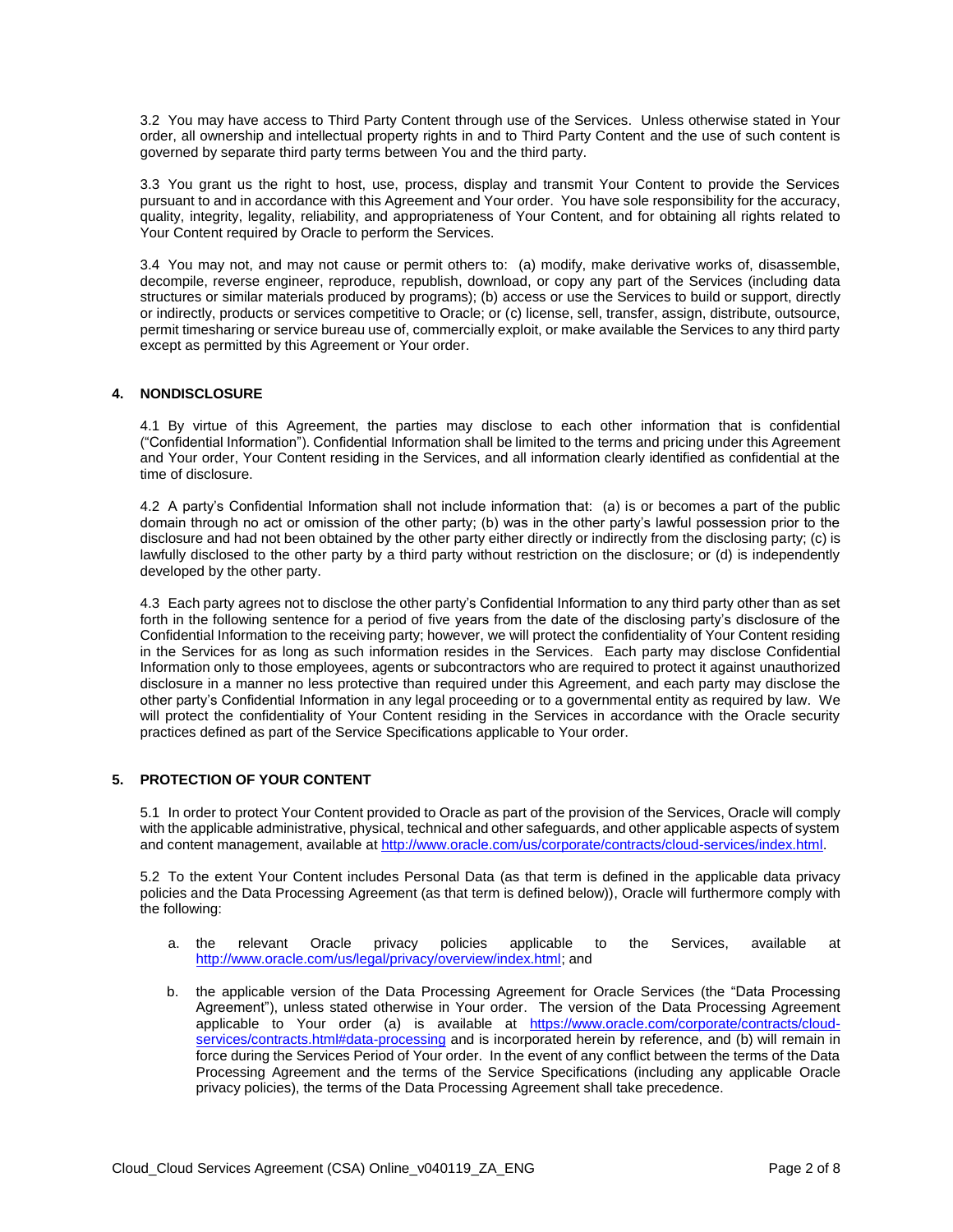5.3 Without prejudice to Sections 5.1 and 5.2 above, You are responsible for (a) any required notices, consents and/or authorizations related to Your provision of, and our processing of, Your Content (including any Personal Data) as part of the Services, (b) any security vulnerabilities, and the consequences of such vulnerabilities, arising from Your Content, including any viruses, Trojan horses, worms or other harmful programming routines contained in Your Content, and (c) any use by You or Your Users of the Services in a manner that is inconsistent with the terms of this Agreement. To the extent You disclose or transmit Your Content to a third party, we are no longer responsible for the security, integrity or confidentiality of such content outside of Oracle's control.

5.4 Unless otherwise specified in Your order (including in the Service Specifications), Your Content may not include any sensitive or special data that imposes specific data security or data protection obligations on Oracle in addition to or different from those specified in the Service Specifications. If available for the Services, You may purchase additional services from us (e.g., Oracle Payment Card Industry Compliance Services) designed to address specific data security or data protection requirements applicable to such sensitive or special data You seek to include in Your Content.

#### **6. WARRANTIES, DISCLAIMERS AND EXCLUSIVE REMEDIES**

6.1 Each party represents that it has validly entered into this Agreement and that it has the power and authority to do so. We warrant that during the Services Period we will perform the Services using commercially reasonable care and skill in all material respects as described in the Service Specifications. If the Services provided to You were not performed as warranted, You must promptly provide us with a written notice that describes the deficiency in the Services (including, as applicable, the service request number notifying us of the deficiency in the Services).

6.2 WE DO NOT WARRANT THAT THE SERVICES WILL BE PERFORMED ERROR-FREE OR UNINTERRUPTED, THAT WE WILL CORRECT ALL SERVICES ERRORS, OR THAT THE SERVICES WILL MEET YOUR REQUIREMENTS OR EXPECTATIONS. WE ARE NOT RESPONSIBLE FOR ANY ISSUES RELATED TO THE PERFORMANCE, OPERATION OR SECURITY OF THE SERVICES THAT ARISE FROM YOUR CONTENT OR THIRD PARTY CONTENT OR SERVICES PROVIDED BY THIRD PARTIES.

6.3 FOR ANY BREACH OF THE SERVICES WARRANTY, YOUR EXCLUSIVE REMEDY AND OUR ENTIRE LIABILITY SHALL BE THE CORRECTION OF THE DEFICIENT SERVICES THAT CAUSED THE BREACH OF WARRANTY, OR, IF WE CANNOT SUBSTANTIALLY CORRECT THE DEFICIENCY IN A COMMERCIALLY REASONABLE MANNER, YOU MAY END THE DEFICIENT SERVICES AND WE WILL REFUND TO YOU THE FEES FOR THE TERMINATED SERVICES THAT YOU PRE-PAID TO US FOR THE PERIOD FOLLOWING THE EFFECTIVE DATE OF TERMINATION.

6.4 TO THE EXTENT NOT PROHIBITED BY LAW, THESE WARRANTIES ARE EXCLUSIVE AND THERE ARE NO OTHER EXPRESS OR IMPLIED WARRANTIES OR CONDITIONS INCLUDING FOR SOFTWARE, HARDWARE, SYSTEMS, NETWORKS OR ENVIRONMENTS OR FOR MERCHANTABILITY, SATISFACTORY QUALITY AND FITNESS FOR A PARTICULAR PURPOSE.

#### **7. LIMITATION OF LIABILITY**

7.1 IN NO EVENT WILL EITHER PARTY OR ITS AFFILIATES BE LIABLE FOR ANY INDIRECT, CONSEQUENTIAL, INCIDENTAL, SPECIAL, PUNITIVE, OR EXEMPLARY DAMAGES, OR ANY LOSS OF REVENUE, PROFITS (EXCLUDING FEES UNDER THIS AGREEMENT), SALES, DATA, DATA USE, GOODWILL, OR REPUTATION.

7.2 IN NO EVENT SHALL THE AGGREGATE LIABILITY OF ORACLE AND OUR AFFILIATES ARISING OUT OF OR RELATED TO THIS AGREEMENT OR YOUR ORDER, WHETHER IN CONTRACT, DELICT, OR OTHERWISE, EXCEED THE TOTAL AMOUNTS ACTUALLY PAID UNDER YOUR ORDER FOR THE SERVICES GIVING RISE TO THE LIABILITY DURING THE TWELVE (12) MONTHS IMMEDIATELY PRECEDING THE EVENT GIVING RISE TO SUCH LIABILITY.

#### **8. INDEMNIFICATION**

8.1 If a third party makes a claim against either You or Oracle ("Recipient" which may refer to You or us depending upon which party received the Material), that any information, design, specification, instruction, software, service, data, hardware, or material (collectively, "Material") furnished by either You or us ("Provider" which may refer to You or us depending on which party provided the Material) and used by the Recipient infringes the third party's intellectual property rights, the Provider, at the Provider's sole cost and expense, will defend the Recipient against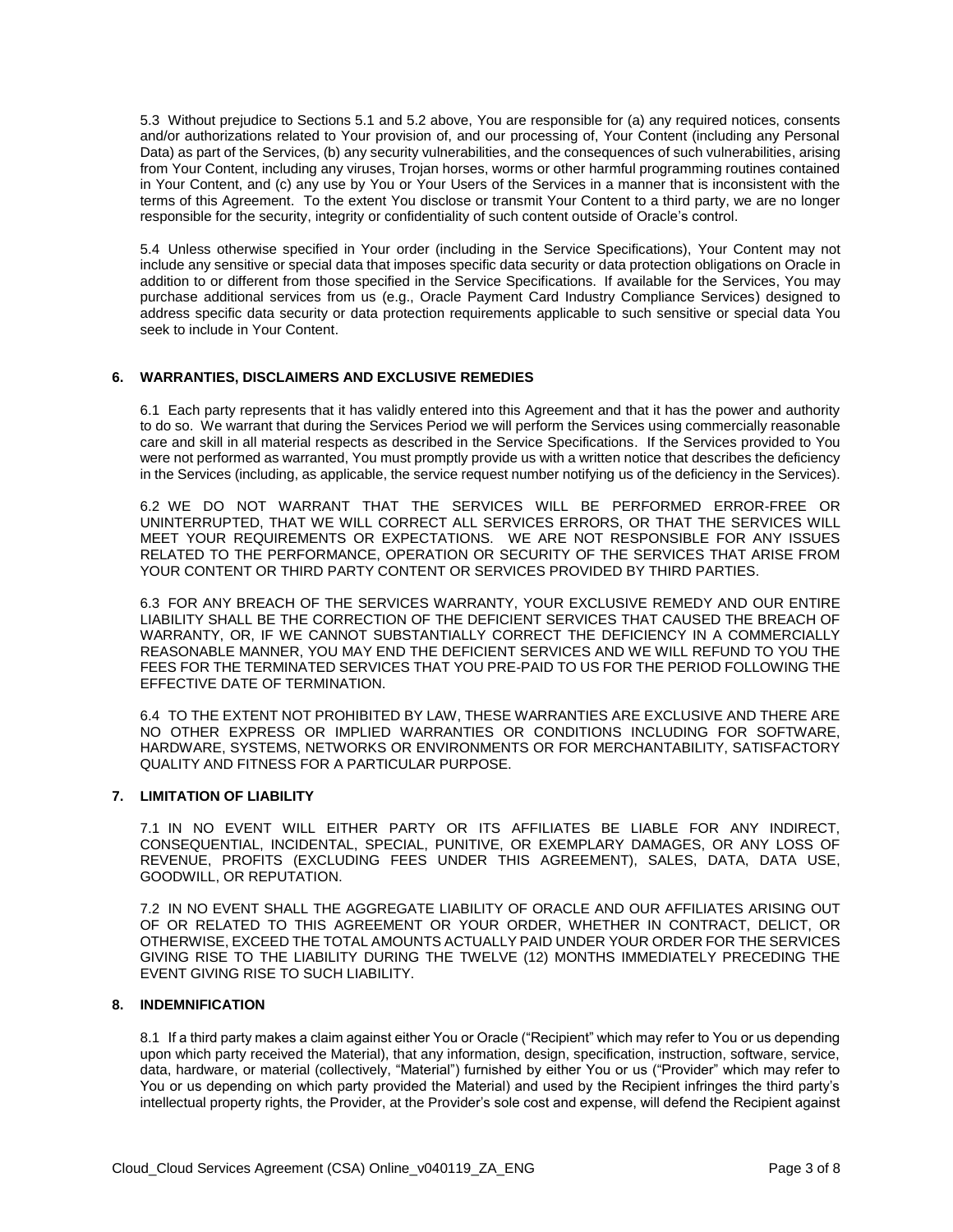the claim and indemnify the Recipient from the damages, liabilities, costs and expenses awarded by the court to the third party claiming infringement or the settlement agreed to by the Provider, if the Recipient does the following:

- a. notifies the Provider promptly in writing, not later than 30 days after the Recipient receives notice of the claim (or sooner if required by applicable law);
- b. gives the Provider sole control of the defense and any settlement negotiations; and
- c. gives the Provider the information, authority and assistance the Provider needs to defend against or settle the claim.

8.2 If the Provider believes or it is determined that any of the Material may have violated a third party's intellectual property rights, the Provider may choose to either modify the Material to be non-infringing (while substantially preserving its utility or functionality) or obtain a license to allow for continued use, or if these alternatives are not commercially reasonable, the Provider may end the license for, and require return of, the applicable Material and refund any unused, prepaid fees the Recipient may have paid to the other party for such Material. If such return materially affects our ability to meet obligations under the relevant order, then we may, upon 30 days prior written notice, terminate the order. If such Material is third party technology and the terms of the third party license do not allow us to terminate the license, then we may, upon 30 days prior written notice, end the Services associated with such Material and refund any unused, prepaid fees for such Services.

8.3 The Provider will not indemnify the Recipient if the Recipient (a) alters the Material or uses it outside the scope of use identified in the Provider's user or program documentation or Service Specifications, or (b) uses a version of the Material which has been superseded, if the infringement claim could have been avoided by using an unaltered current version of the Material which was made available to the Recipient. The Provider will not indemnify the Recipient to the extent that an infringement claim is based upon any Material not furnished by the Provider. We will not indemnify You to the extent that an infringement claim is based on Third Party Content or any Material from a third party portal or other external source that is accessible or made available to You within or by the Services (e.g., a social media post from a third party blog or forum, a third party Web page accessed via a hyperlink, marketing data from third party data providers, etc.).

8.4 This Section 8 provides the parties' exclusive remedy for any infringement claims or damages.

#### **9. TERM AND TERMINATION**

- 9.1 This Agreement is valid for the order which this Agreement accompanies.
- 9.2 Services shall be provided for the Services Period defined in Your order.

9.3 We may suspend Your or Your Users' access to, or use of, the Services if we believe that (a) there is a significant threat to the functionality, security, integrity, or availability of the Services or any content, data, or applications in the Services; (b) You or Your Users are accessing or using the Services to commit an illegal act; or (c) there is a violation of the Acceptable Use Policy. When reasonably practicable and lawfully permitted, we will provide You with advance notice of any such suspension. We will use reasonable efforts to re-establish the Services promptly after we determine that the issue causing the suspension has been resolved. During any suspension period, we will make Your Content (as it existed on the suspension date) available to You. Any suspension under this Section shall not excuse You from Your obligation to make payments under this Agreement.

9.4 If either of us breaches a material term of this Agreement or any order and fails to correct the breach within 30 days of written specification of the breach, then the breaching party is in default and the non-breaching party may terminate (a) in the case of breach of any order, the order under which the breach occurred; or (b) in the case of breach of the Agreement, the Agreement and any orders that have been placed under the Agreement. If we terminate any orders as specified in the preceding sentence, You must pay within 30 days all amounts that have accrued prior to such termination, as well as all sums remaining unpaid for the Services under such order(s) plus related taxes and expenses. Except for nonpayment of fees, the nonbreaching party may agree in its sole discretion to extend the 30 day period for so long as the breaching party continues reasonable efforts to cure the breach. You agree that if You are in default under this Agreement, You may not use those Services ordered.

9.5 At the end of the Services Period, we will make Your Content (as it existed at the end of the Services Period) available for retrieval by You during a retrieval period set out in the Service Specifications. At the end of such retrieval period, and except as may be required by law, we will delete or otherwise render unrecoverable any of Your Content that remains in the Services. Our data deletion practices are described in more detail in the Service Specifications.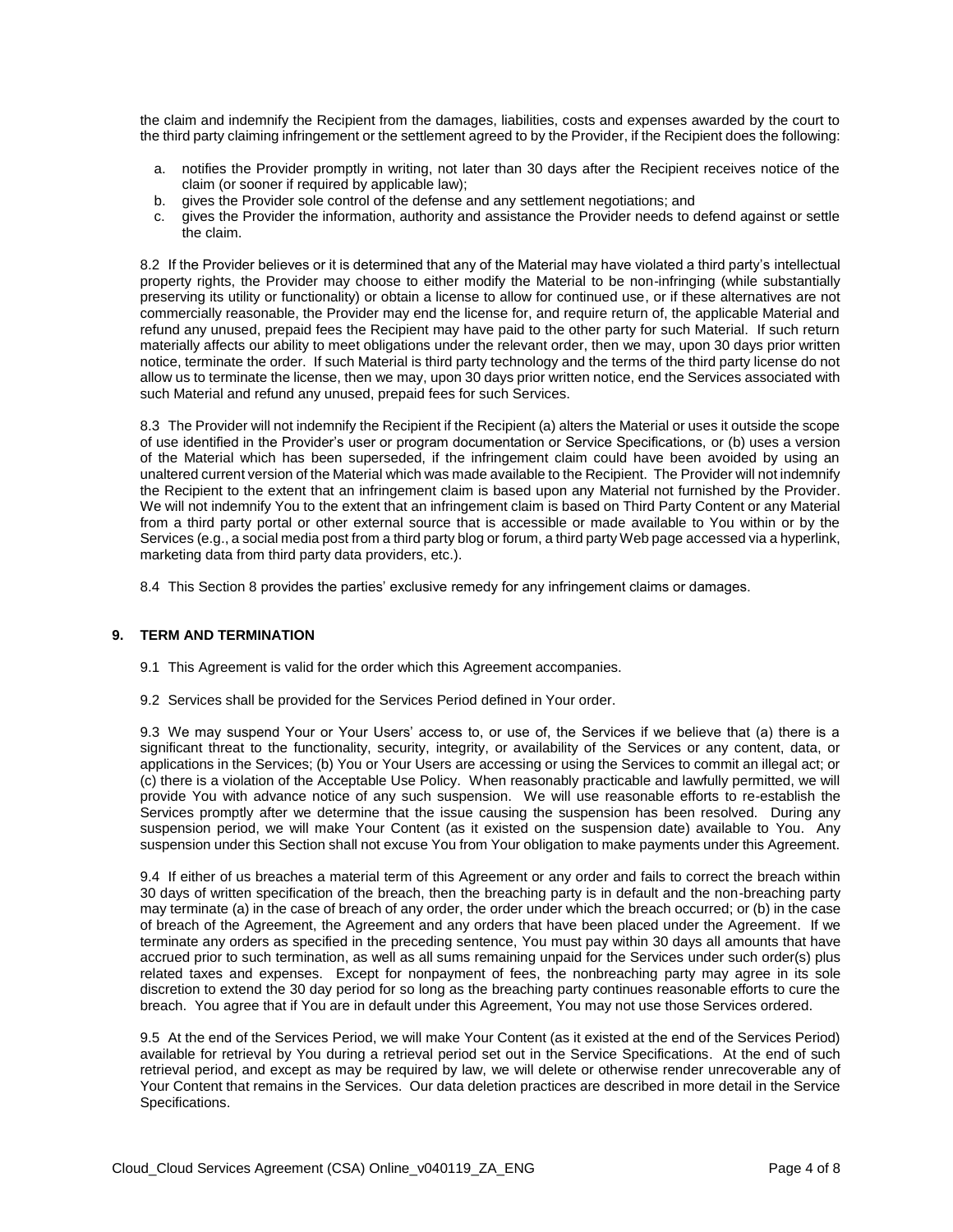9.6 Provisions that survive termination or expiration of this Agreement are those relating to limitation of liability, indemnification, payment and others which by their nature are intended to survive.

#### **10. THIRD-PARTY CONTENT, SERVICES AND WEBSITES**

10.1 The Services may enable You to link to, transfer Your Content or Third Party Content to, or otherwise access, third parties' websites, platforms, content, products, services, and information ("Third Party Services"). Oracle does not control and is not responsible for Third Party Services. You are solely responsible for complying with the terms of access and use of Third Party Services, and if Oracle accesses or uses any Third Party Services on Your behalf to facilitate performance of the Services, You are solely responsible for ensuring that such access and use, including through passwords, credentials or tokens issued or otherwise made available to You, is authorized by the terms of access and use for such services. If You transfer or cause the transfer of Your Content or Third Party Content from the Services to a Third Party Service or other location, that transfer constitutes a distribution by You and not by Oracle.

10.2 Any Third Party Content we make accessible is provided on an "as-is" and "as available" basis without any warranty of any kind. You acknowledge and agree that we are not responsible for, and have no obligation to control, monitor, or correct, Third Party Content. We disclaim all liabilities arising from or related to Third Party Content.

10.3 You acknowledge that: (i) the nature, type, quality and availability of Third Party Content may change at any time during the Services Period, and (ii) features of the Services that interoperate with Third Party Services such as Facebook™, YouTube™ and Twitter™, etc., depend on the continuing availability of such third parties' respective application programming interfaces (APIs). We may need to update, change or modify the Services under this Agreement as a result of a change in, or unavailability of, such Third Party Content, Third Party Services or APIs. If any third party ceases to make its Third Party Content or APIs available on reasonable terms for the Services, as determined by us in our sole discretion, we may cease providing access to the affected Third Party Content or Third Party Services without any liability to You. Any changes to Third Party Content, Third Party Services or APIs, including their unavailability, during the Services Period does not affect Your obligations under this Agreement or the applicable order, and You will not be entitled to any refund, credit or other compensation due to any such changes.

# **11. SERVICE MONITORING, ANALYSES AND ORACLE SOFTWARE**

11.1 We continuously monitor the Services to facilitate Oracle's operation of the Services; to help resolve Your service requests; to detect and address threats to the functionality, security, integrity, and availability of the Services as well as any content, data, or applications in the Services; and to detect and address illegal acts or violations of the Acceptable Use Policy. Oracle monitoring tools do not collect or store any of Your Content residing in the Services, except as needed for such purposes. Oracle does not monitor, and does not address issues with, non-Oracle software provided by You or any of Your Users that is stored in, or run on or through, the Services. Information collected by Oracle monitoring tools (excluding Your Content) may also be used to assist in managing Oracle's product and service portfolio, to help Oracle address deficiencies in its product and service offerings, and for license management purposes.

11.2 We may (i) compile statistical and other information related to the performance, operation and use of the Services, and (ii) use data from the Services in aggregated form for security and operations management, to create statistical analyses, and for research and development purposes (clauses i and ii are collectively referred to as "Service Analyses"). We may make Service Analyses publicly available; however, Service Analyses will not incorporate Your Content, Personal Data or Confidential Information in a form that could serve to identify You or any individual. We retain all intellectual property rights in Service Analyses.

11.3 We may provide You with the ability to obtain certain Oracle Software (as defined below) for use with the Services. If we provide Oracle Software to You and do not specify separate terms for such software, then such Oracle Software is provided as part of the Services and You have the non-exclusive, worldwide, limited right to use such Oracle Software, subject to the terms of this Agreement and Your order (except for separately licensed elements of the Oracle Software, which separately licensed elements are governed by the applicable separate terms), solely to facilitate Your use of the Services. You may allow Your Users to use the Oracle Software for this purpose, and You are responsible for their compliance with the license terms. Your right to use any Oracle Software will terminate upon the earlier of our notice (by web posting or otherwise) or the end of the Services associated with the Oracle Software. Notwithstanding the foregoing, if Oracle Software is licensed to You under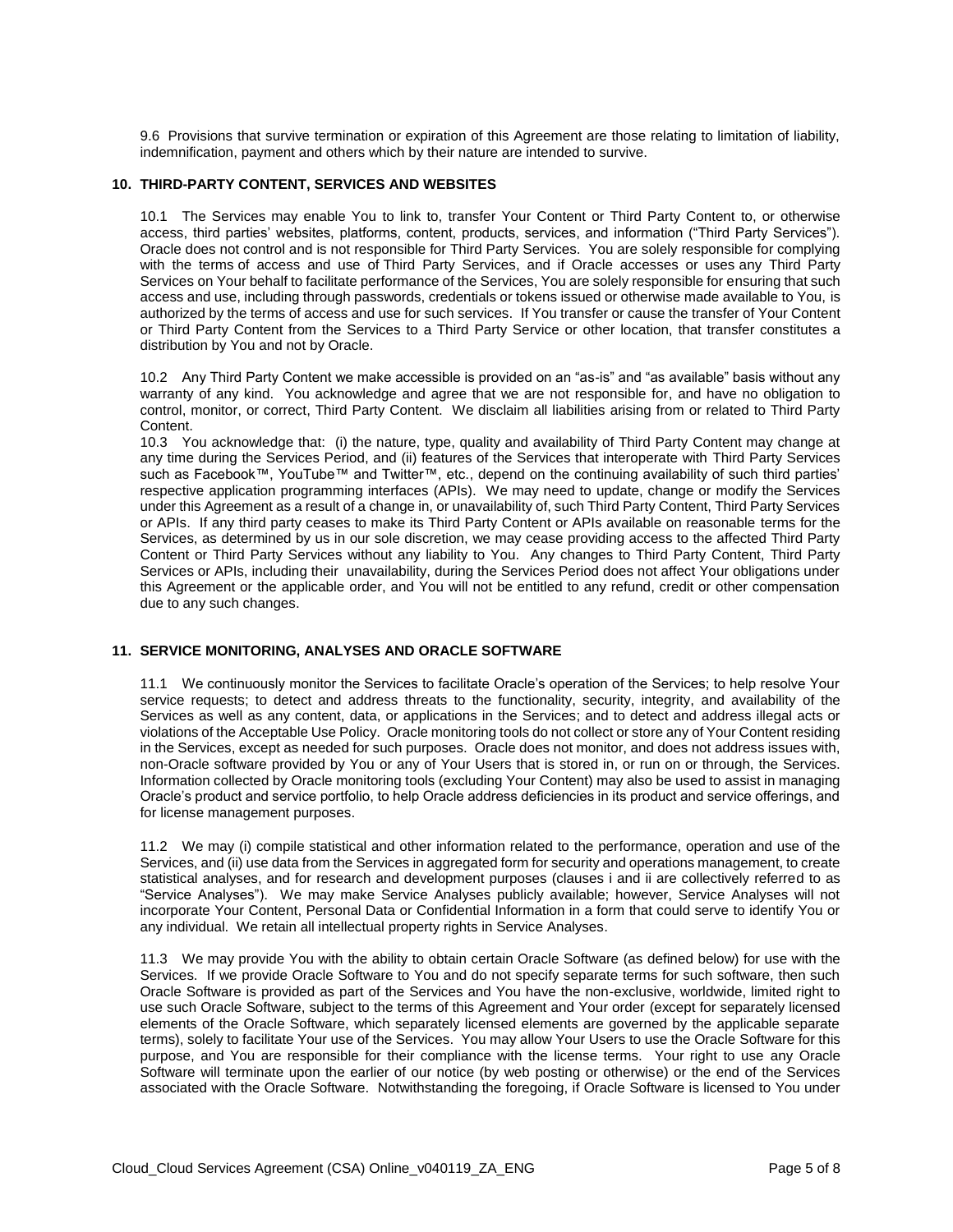separate terms, then Your use of such software is governed by the separate terms. Your right to use any part of the Oracle Software that is licensed under the separate terms is not restricted in any way by this Agreement.

#### **12. EXPORT**

12.1 Export laws and regulations of the United States and any other relevant local export laws and regulations apply to the Services. Such export laws govern use of the Services (including technical data) and any Services deliverables provided under this Agreement, and You and we each agree to comply with all such export laws and regulations (including "deemed export" and "deemed re-export" regulations). You agree that no data, information, software programs and/or materials resulting from the Services (or direct product thereof) will be exported, directly or indirectly, in violation of these laws, or will be used for any purpose prohibited by these laws including, without limitation, nuclear, chemical, or biological weapons proliferation, or development of missile technology.

12.2 You acknowledge that the Services are designed with capabilities for You and Your Users to access the Services without regard to geographic location and to transfer or otherwise move Your Content between the Services and other locations such as User workstations. You are solely responsible for the authorization and management of User accounts across geographic locations, as well as export control and geographic transfer of Your Content.

#### **13. FORCE MAJEURE**

Neither You nor we shall be responsible for failure or delay of performance if caused by: an act of war, hostility, or sabotage; act of God; pandemic; electrical, internet, or telecommunication outage that is not caused by the obligated party; government restrictions (including the denial or cancelation of any export, import or other license); or other event outside the reasonable control of the obligated party. Both You and we will use reasonable efforts to mitigate the effect of a force majeure event. If such event continues for more than 30 days, either of You or we may cancel unperformed Services and affected orders upon written notice. This Section does not excuse either party's obligation to take reasonable steps to follow its normal disaster recovery procedures or Your obligation to pay for the Services.

# **14. GOVERNING LAW AND JURISDICTION**

This Agreement is governed by the laws of the Republic of South Africa and each party agrees to submit to the exclusive jurisdiction of, and venue in, the courts in High Courts of the Republic of South Africa in any dispute arising out of or relating to this Agreement.

#### **15. NOTICE**

15.1 Any notice required under this Agreement shall be provided to the other party in writing. If You have a legal dispute with us or if You wish to provide a notice under the Indemnification Section of this Agreement, or if You become subject to insolvency or other similar legal proceedings, You will promptly send written notice to: Oracle Corporation (South Africa) (Pty) Ltd, Woodmead North Office Park, 54 Maxwell Drive, Jukskeiview, Sandton 2196, Attention: Legal Department.

15.2 We may give notices applicable to our Services customers by means of a general notice on the Oracle portal for the Services, and notices specific to You by electronic mail to Your e-mail address on record in our account information or by written communication sent by first class mail or pre-paid post to Your address on record in our account information.

# **16. ASSIGNMENT**

You may not assign this Agreement or give or transfer the Services, or any interest in the Services, to another individual or entity.

# **17. OTHER**

17.1 We are an independent contractor, and each party agrees that no partnership, joint venture, or agency relationship exists between the parties.

17.2 Our business partners and other third parties, including any third parties with which the Services have integrations or that are retained by You to provide consulting services, implementation services or applications that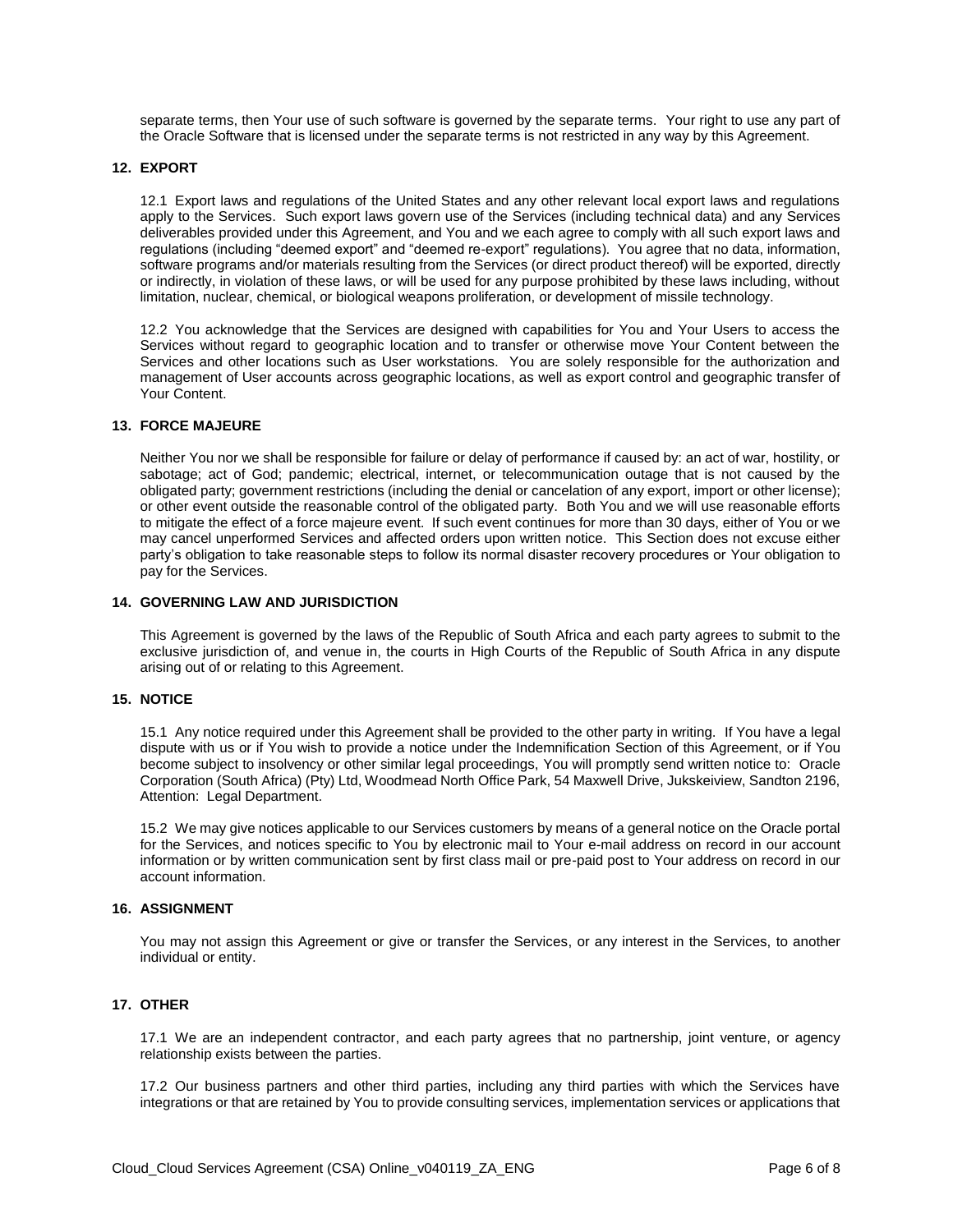interact with the Services, are independent of Oracle and are not Oracle's agents. We are not liable for, bound by, or responsible for any problems with the Services or Your Content arising due to any acts of any such business partner or third party, unless the business partner or third party is providing Services as our subcontractor on an engagement ordered under this Agreement and, if so, then only to the same extent as we would be responsible for our resources under this Agreement.

17.3 If any term of this Agreement is found to be invalid or unenforceable, the remaining provisions will remain effective and such term shall be replaced with another term consistent with the purpose and intent of this Agreement.

17.4 Except for actions for nonpayment or breach of Oracle's proprietary rights, no action, regardless of form, arising out of or relating to this Agreement may be brought by either party more than three years after the cause of action has accrued.

17.5 Prior to entering into an order governed by this Agreement, You are solely responsible for determining whether the Services meet Your technical, business or regulatory requirements. Oracle will cooperate with Your efforts to determine whether use of the standard Services are consistent with those requirements. Additional fees may apply to any additional work performed by Oracle or changes to the Services. You remain solely responsible for Your regulatory compliance in connection with Your use of the Services.

17.6 Upon forty-five (45) days written notice and no more than once every twelve (12) months, Oracle may audit Your use of the Cloud Services to ensure Your use of the Cloud Services is in compliance with the terms of the applicable order and this Agreement. Any such audit shall not unreasonably interfere with Your normal business operations.

You agree to cooperate with Oracle's audit and to provide reasonable assistance and access to information reasonably requested by Oracle.

The performance of the audit and non-public data obtained during the audit (including findings or reports that result from the audit) shall be subject to the provisions of section 4 (Nondisclosure) of this Agreement.

If the audit identifies non-compliance, You agree to remedy (which may include, without limitation, the payment of any fees for additional Cloud Services) such non-compliance within 30 days of written notification of that noncompliance. You agree that Oracle shall not be responsible for any of Your costs incurred in cooperating with the audit.

# **18. ENTIRE AGREEMENT**

18.1 You agree that this Agreement and the information which is incorporated into this Agreement by written reference (including reference to information contained in a URL or referenced policy), together with the applicable order, is the complete agreement for the Services ordered by You and supersedes all prior or contemporaneous agreements or representations, written or oral, regarding such Services.

18.2 It is expressly agreed that the terms of this Agreement and any Oracle order shall supersede the terms in any purchase order, procurement internet portal, or other similar non-Oracle document and no terms included in any such purchase order, portal, or other non-Oracle document shall apply to the Services ordered. In the event of any inconsistencies between the terms of an order and the Agreement, the order shall take precedence; however, unless expressly stated otherwise in an order, the terms of the Data Processing Agreement shall take precedence over any inconsistent terms in an order. This Agreement and orders hereunder may not be modified and the rights and restrictions may not be altered or waived except in a writing signed or accepted online by authorized representatives of You and of Oracle; however, Oracle may update the Service Specifications, including by posting updated documents on Oracle's websites. No third party beneficiary relationships are created by this Agreement.

#### **19. AGREEMENT DEFINITIONS**

19.1 **"Oracle Software"** means any software agent, application or tool that Oracle makes available to You for download specifically for purposes of facilitating Your access to, operation of, and/or use with, the Services.

19.2 **"Program Documentation"** refers to the user manuals, help windows, readme files for the Services and any Oracle Software. You may access the documentation online a[t http://oracle.com/contracts](http://oracle.com/contracts) or such other address specified by Oracle.